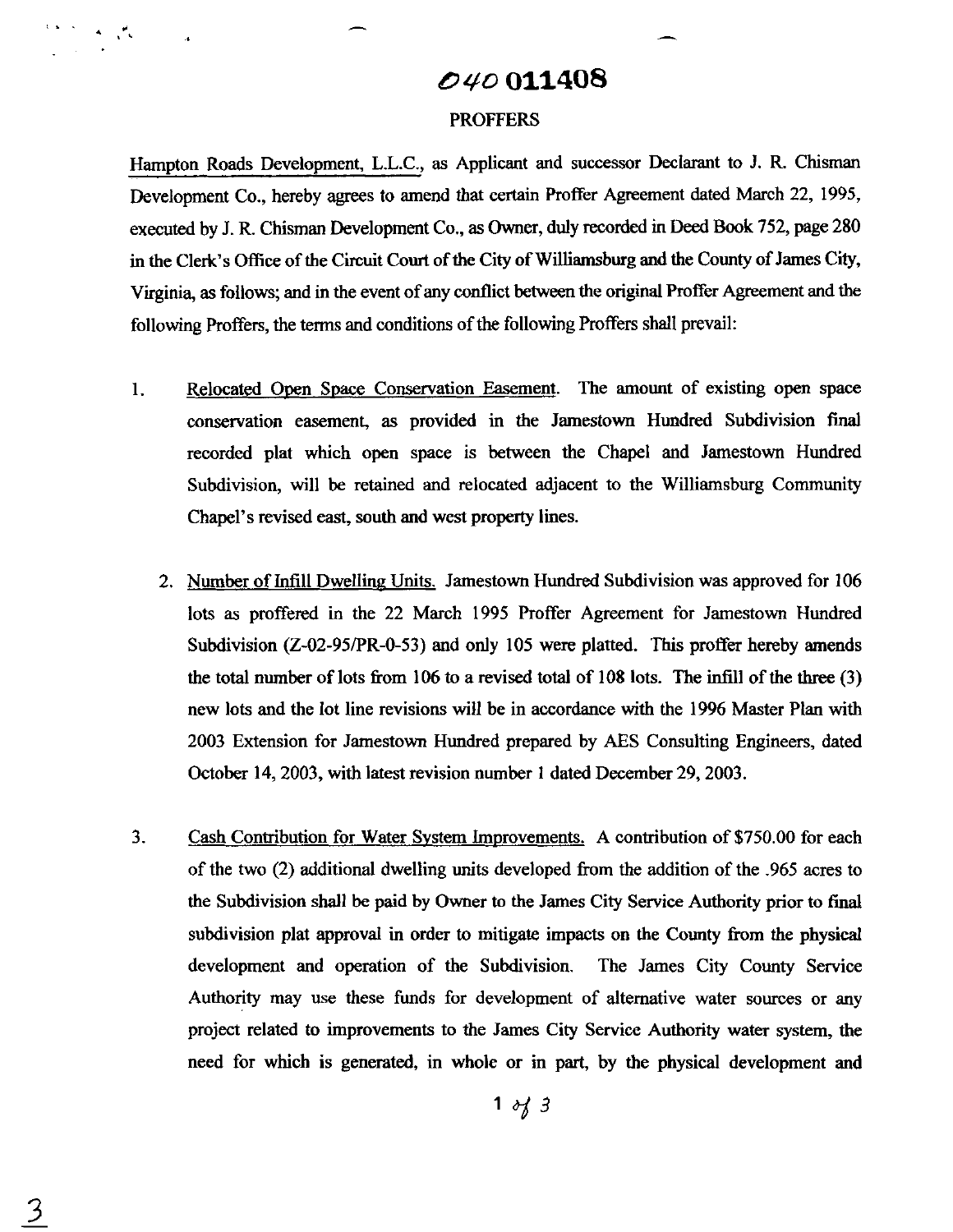operation of the Subdivision. The **per** unit contribution(s) paid in the year pursuant to this Section shall be adjusted annually beginning January 1,2004 to reflect any increase or decrease for the preceding year in the Consumer Price Index, U.S. City Average, All Urban Consumers (CPI-U) All Items **(1982-84** = 100) (the "CPI) prepared and reported monthly by the U.S. Bureau of Labor Statistics of the United States Department of Labor. In no event shall the per unit contribution be adjusted to a sum less than the amounts set forth in paragraph (a) this Section. The adjustment shall be made by multiplying the unit contribution for the preceding year by a fraction, the numerator of which shall be the CPI as of December **1** in the year preceding the calendar year most currently expired, and the denominator of which shall be the CPI as of December **1** of the preceding year, in the event a substantial change is made in the method of establishing the CPI, then the per unit contribution shall be adjusted based upon the figure that would have resulted had no change occurred in the manner of computing CPI. In the event that the CPI is not available, a reliable government or other independent publication evaluating information heretofore used in determining the CPI (approved in advance by the County Manager of Financial Management Services) shall be relied upon in establishing an inflationary factor for purposes of increasing the per unit contribution to approximate the rate of annual inflation in the County.

4. Cash Contributions for Route 5 Transportation District. The Owner shall contribute to the County the sum of one percent (1%) of the estimated sales price for each dwelling unit developed on the two (2) new lots and the County shall make these monies available to the Route 5 Transportation Improvement District for construction of alternate Route 5 or for any other project included in the County's Capital improvement Plan, the need for which in whole or in part is generated by the development of the Undeveloped Property. Said contributions shall be payable only when, as and if the Owner conveys a lot within said area on which lot is located, a dwelling unit for which an initial certificate of occupancy has been issued by the County. Notice that such sum is due shall be recorded on all plats of subdivision approved after the date hereof.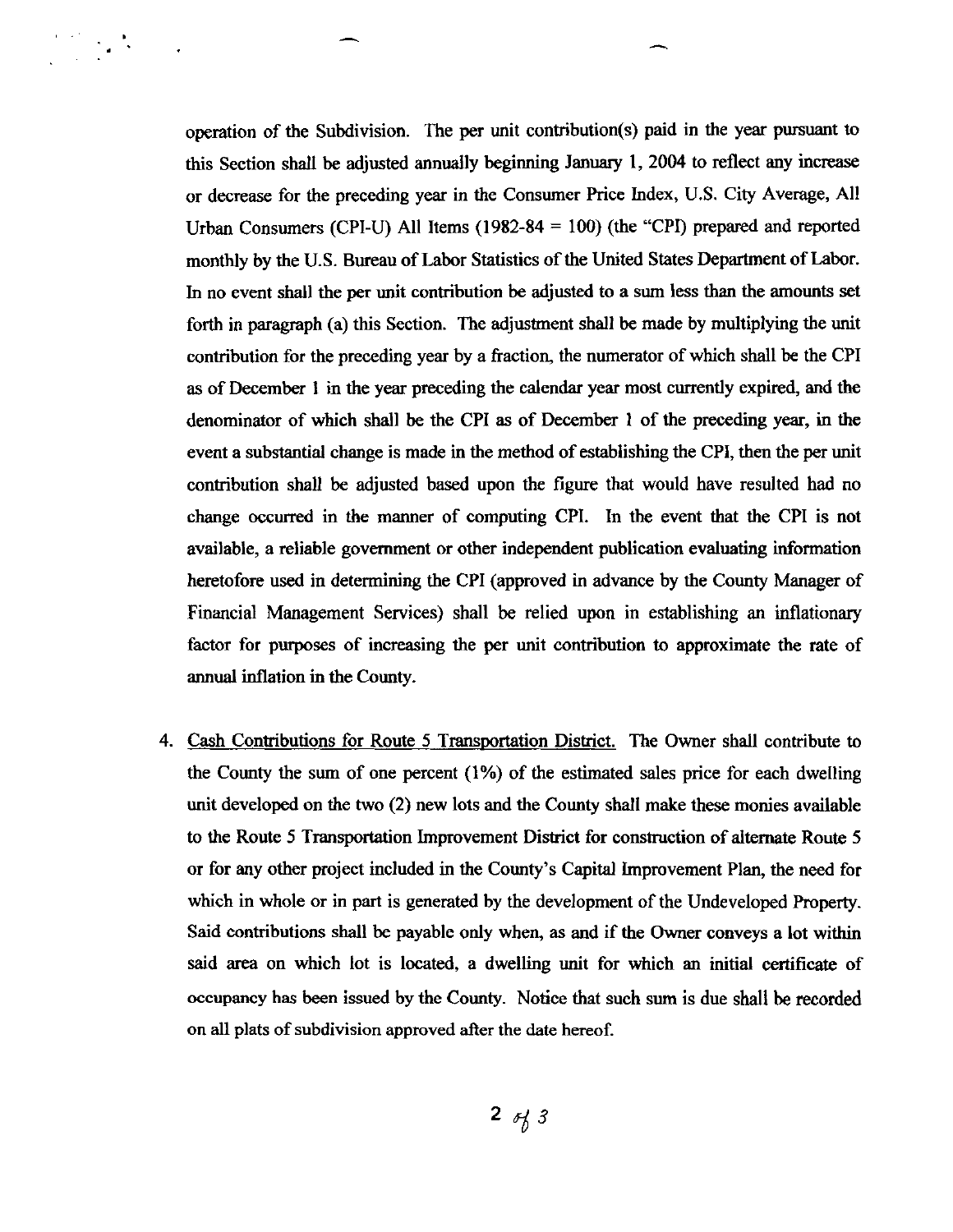- 5. **Cash Contribution for Recreation Capital Improvements.** In lieu of providing active recreational facilities on the property, the Owner shall make a contribution to the County of **\$624.30** for use by the County for recreation capital improvements. The contribution shall be payable at the time of subdivision final plat approval.
- 6. Provisions of Existing Proffer Agreement. All of the remaining provisions of the existing Proffer Agreement dated **22 March** 1995 for Jamestown Hundred Subdivision not amended herein shall remain in full force and effect.

HAMPTON ROADS DEVELOPMENT, L.L.C.

By: Virginia Enterprises, Inc., Manager<br>By: Virginia Enterprises, Inc., Manager<br>*Py* George E. Fiscella, President

STATE OF VIRGINlA CITY OF NEWPORT NEWS, to-wit:

 $\mathbf{\hat{p}}$ CITY OF NEWPORT NEWS, to-wit:<br>The foregoing instrument was acknowledged before me this  $d8^{\frac{18}{12}}$  day of  $\sqrt{44\pi\alpha}$ , 2004, by George E. Fiscella, President of Virginia Enterprises, Inc., a Virginia corporation, as Manager of Hampton Roads Development, L.L.C., a Virginia limited liability company, on behalf of the Company.

John B. Armstrong

My commission expires: Manch 31, 2007.

 $\ddotsc$ 

| #880607 v4(Proffers)<br>VIRGINIA: CITY OF WILLIAMSBURG & COUNTY OF JAMES CITY                                                                                                                                                |                                                                                                                  |
|------------------------------------------------------------------------------------------------------------------------------------------------------------------------------------------------------------------------------|------------------------------------------------------------------------------------------------------------------|
| This document was admitted to record on 29 uses<br>AM/2M. The taxes imposed by Virginia Code<br>at<br>Section 58.1-801, 58.1-802 & 58.1-814 have been paid.<br><b>ADDITIONAL TAX</b><br><b>STATE TAX</b><br><b>LOCAL TAX</b> | Prepared by:<br>Lawrence G. Cumming, Es<br>Kaufman & Canoles, P.C.<br>2236 Cunningham Drive<br>Hampton, VA 23666 |
| TESTE: BETSY B. WOOLRIDGE, CLERK<br>$3 \omega_0/3$<br>Clerk                                                                                                                                                                  | (757) 224-2910                                                                                                   |